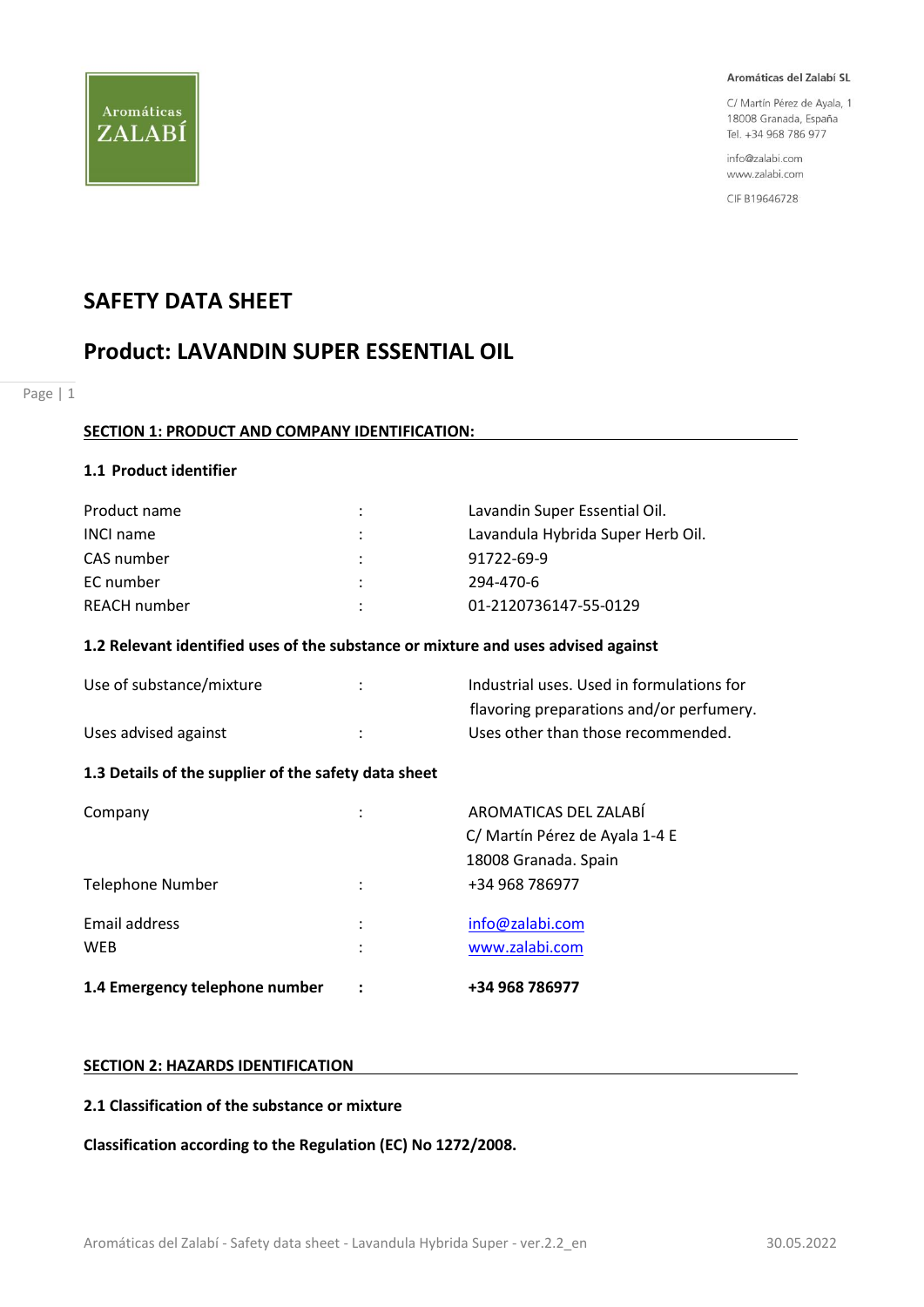C/ Martín Pérez de Ayala, 1 18008 Granada, España Tel. +34 968 786 977

info@zalabi.com www.zalabi.com

CIF B19646728

Skin corrosion/irritation, Category 2 **H315: Causes skin irritation**. Skin sensitization, Category 1 **H317:** May cause an allergic skin reaction. Eye damage/ irritation, Category 1 H318: Causes serious eye damage. Long-term (chronic) aquatic hazard, Category 3 H412: Harmful to aquatic life with long lasting

Aromáticas

ZALABÍ

effects. The contract of the contract of the contract of the contract of the contract of the contract of the c

#### Page | 2

#### **2.2 Label elements - Labelling (REGULATION (EC) No 1272/2008)**

| Hazard pictograms        |                                                                                                                                                                                                                                                                         |
|--------------------------|-------------------------------------------------------------------------------------------------------------------------------------------------------------------------------------------------------------------------------------------------------------------------|
| Signal word              | <b>WARNING</b>                                                                                                                                                                                                                                                          |
| <b>Hazard statements</b> | H315: Causes skin irritation.<br>H317: May cause an allergic skin reaction.<br>H318: Causes serious eye damage.<br>H412: Harmful to aquatic life with long lasting<br>effects.                                                                                          |
| Precautionary statements | <b>Prevention:</b><br>P261: Avoid breathing dust/ fume/ gas/ mist/<br>vapors/ spray.<br>P264: Wash skin thoroughly after handling.<br>P273: Avoid release to the environment.<br>P280: Wear protective gloves/ protective clothing/<br>eye protection/ face protection. |
|                          | <b>Response:</b><br>P301 + P310: If swallowed: Immediately call a<br>poison center/doctor.<br>P331: Do NOT induce vomiting.                                                                                                                                             |

Hazardous components which must be listed on the label:

Linalyl Acetate

Trans - Ocimene (e-3,7-dimethyl-1,3,6-octatriene)

Geranyl Acetate

1,8 - Cineol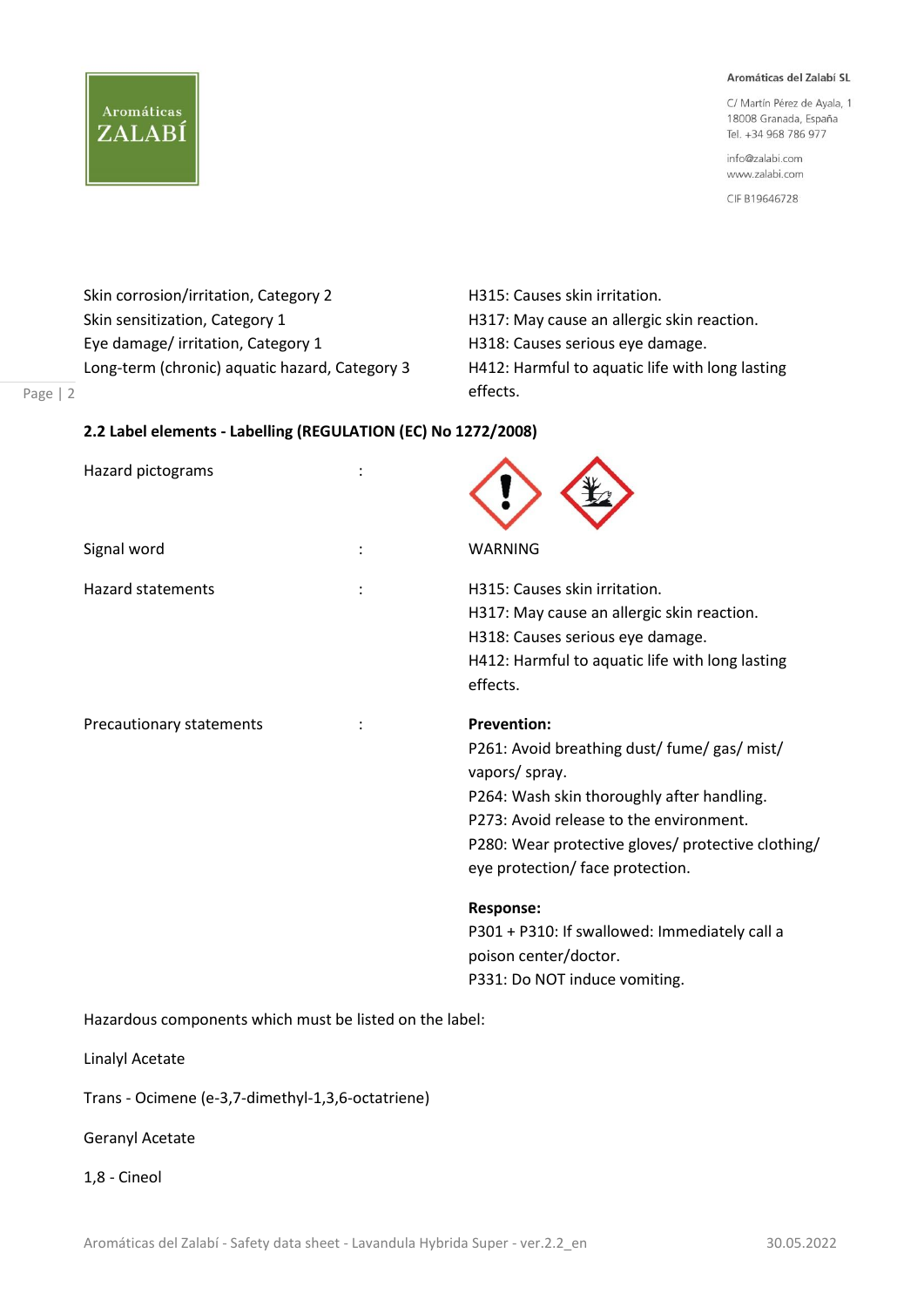

C/ Martín Pérez de Ayala, 1 18008 Granada, España Tel. +34 968 786 977

info@zalabi.com www.zalabi.com

CIF B19646728

Aromáticas

ZALABÍ

Geraniol

Neryl acetate

Page | 3

Nerol

# **2.3 Other hazards**

This substance/mixture contains no components considered to be either persistent, bio accumulative and toxic (PBT), or very persistent and very bio accumulative (vPvB) at levels of 0.1% or higher.

#### **SECTION 3: COMPOSITION / INFORMATION ON INGREDIENTS**

#### **3.1 Substances** UVCB

(Substance of Unknown or Variable composition, Complex reaction products or Biological materials).

### **Hazardous components:**

| Chemical name     | <b>Identifier</b>  | Concentration<br>$(\% w/w)$ | Classification                    |
|-------------------|--------------------|-----------------------------|-----------------------------------|
| Linalool          | CAS-No.: 78-70-6   | $25 - 50$                   | Skin Irrit. 2; H315 Eye Irrit. 2; |
|                   | EC-No.: 201-134-4  |                             | H319 Skin Sens. 1B; H317          |
| Linalyl acetate   | CAS-No.: 115-95-7  | $20 - 44$                   | Skin Irrit. 2; H315 Eye Irrit. 2; |
|                   | EC-No.: 204-116-4  |                             | H319 Skin Sens. 1; H317           |
| Camphor           | CAS-No.: 76-22-2   | $3,5 - 6,5$                 | Aquatic Chronic 2; H411 Acute     |
|                   | EC-No.: 200-945-0  |                             | Tox. 4; H302 Acute Tox. 4; H332   |
|                   |                    |                             | STOT SE 2; H371 Flam. Sol. 2;     |
|                   |                    |                             | H228 1; H318 Skin Sens. 1; H317   |
| p-menth-1-en-4-ol | CAS-No.: 562-74-3  | Less than 1                 | Acute Tox. 4; H302 Skin Irrit. 2; |
| (Terpinene 4 ol)  | EC-No.: 209-235-5  |                             | H315 Eye Irrit. 2; H319           |
| Borneol           | CAS-No.: 507-70-0  | $1,4 - 3,5$                 | Flam. Sol. 2; H228                |
|                   | EC-No.: 208-080-0  |                             |                                   |
| 1,8 - Cineol      | CAS-No.: 470-82-6  | $2 - 7$                     | Flam. Liq. 3; H226 Skin Sens. 1;  |
|                   | EC-No.: 207-431-5  |                             | H317                              |
| Limonene          | CAS-No.: 5989-27-5 | $0,7 - 2,5$                 | Flam. Liq. 3; H226 Skin Irrit. 2; |
|                   | EC-No.: 227-813-5  |                             | H315 Skin Sens. 1; H317 Aquatic   |
|                   |                    |                             | Acute 1; H400 Aquatic Chronic 1;  |
|                   |                    |                             | H410                              |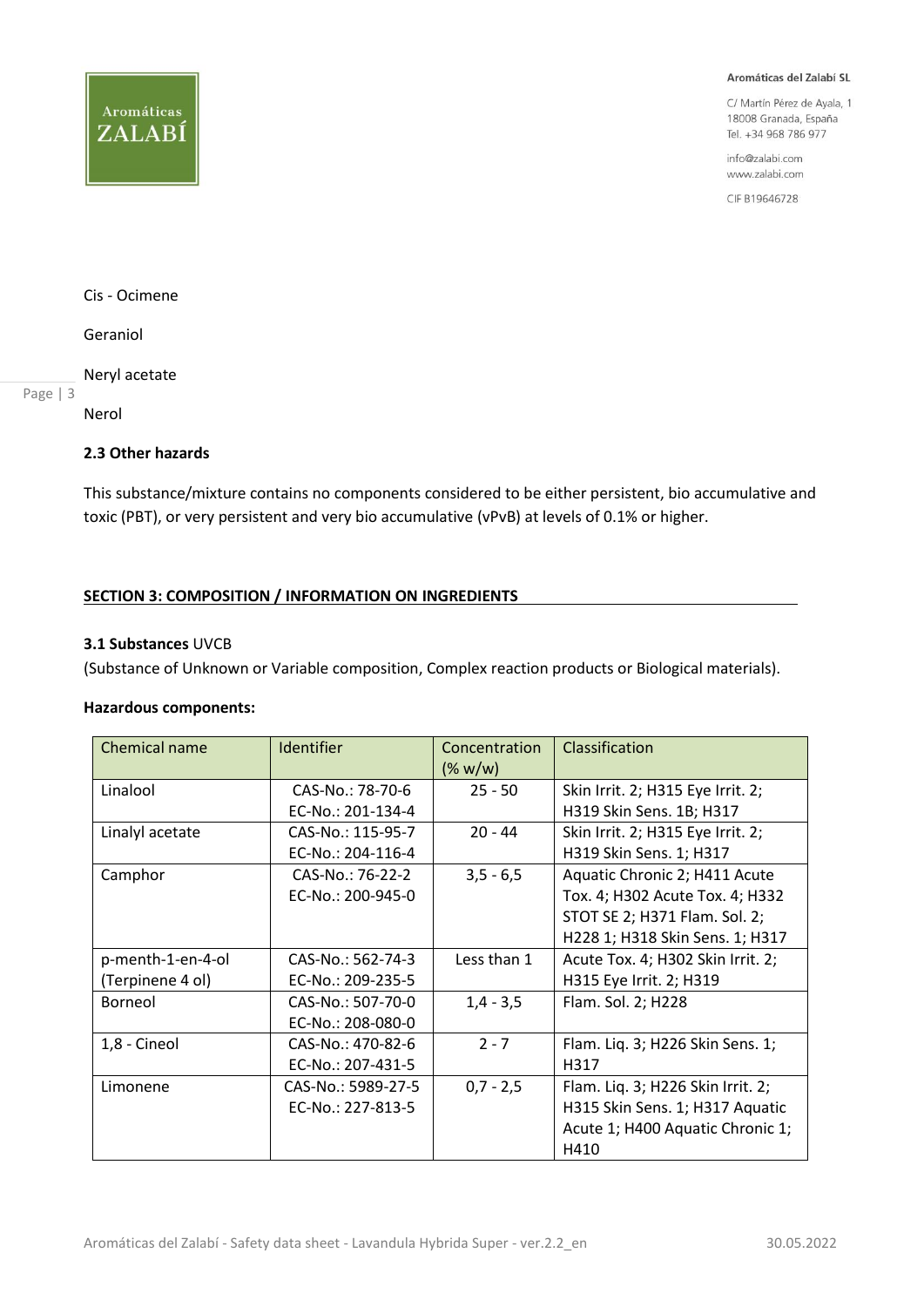# Aromáticas ZALABÍ

#### Aromáticas del Zalabí SL

C/ Martín Pérez de Ayala, 1 18008 Granada, España Tel. +34 968 786 977

info@zalabi.com www.zalabi.com

CIF B19646728

| Trans - $\beta$ -Ocimene | CAS-No.: 13877-91-  | $1 - 3$        | Flam. Liq. 3; H226 Asp. Tox. 1;   |
|--------------------------|---------------------|----------------|-----------------------------------|
|                          | 3 EC-No.: 237-641-2 |                | H304                              |
| Myrcene                  | CAS-No.: 123-35-3   | $0,3 - 1,5$    | Flam. Liq. 3; H226 Skin Irrit. 2; |
|                          | EC-No.: 204-622-5   |                | H315 Eye Irrit. 2; H319 Asp. Tox. |
|                          |                     |                | 1; H304 Aquatic Acute 1; H400     |
|                          |                     |                | Aquatic Chronic 2; H411           |
| Geranyl acetate          | CAS-No.: 105-87-3   | $1 - 2,5$      | Skin Irrit. 2; H315 Skin Sens. 1; |
|                          | EC-No.: 203-341-5   |                | H317 Aquatic Chronic 3; H412      |
| Geraniol                 | CAS-No.: 106-24-1   | $1 - 3$        | Skin Irrit. 2; H315 Eye Dam. 1;   |
|                          | EC-No.: 203-377-1   |                | H318 Skin Sens. 1; H317           |
| Neryl acetate            | CAS-No.: 141-12-8   | $1 - 10$       | Skin Sens. 1; H317                |
|                          | EC-No.: 205-459-2   |                |                                   |
| oct-1-en-3-yl acetate    | CAS-No.: 2442-10-6  | Less than 1    | Acute Tox. 4; H302 Skin Sens. 1;  |
|                          | EC-No.: 219-474-7   |                | H317                              |
| $y$ - Terpinene          | CAS-No.: 99-85-4    | Less than 1    | Flam. Liq. 3; H226 Asp. Tox. 1;   |
|                          | EC-No.: 202-794-6   |                | H304 Repr. 2; H361                |
| $4-$                     | CAS-No.: 122-03-2   | Less than 1    | Acute Tox. 4; H302 Skin Sens. 1;  |
| isopropylbenzaldehyde    | EC-No.: 204-516-9   |                | H317                              |
| Camphene                 | CAS-No.: 79-92-5    | Less than 0,25 | Flam. Sol. 2; H228 Eye Irrit. 2;  |
|                          | EC-No.: 201-234-8   |                | H319 Aquatic Acute 1; H400        |
|                          |                     |                | Aquatic Chronic 1; H410           |

## **SECTION 4: FIRST AID MEASURES**

# **4.1 Description of first aid measures**

| General advice         |   | Do not leave the victim unattended.                                                                                                                          |
|------------------------|---|--------------------------------------------------------------------------------------------------------------------------------------------------------------|
| If inhaled             |   | Remove person to fresh air and keep at rest. If<br>unconscious place in recovery position and seek<br>medical advice. If symptoms persist, call a physician. |
| In case of eye contact |   | Remove contact lenses. Protect unharmed eye. Rinse<br>with plenty of water for several minutes. If eye<br>irritation persists, consult a specialist.         |
| If swallowed           | ÷ | Keep respiratory tract clear. Rinse mouth with water.<br>Do not give milk or alcoholic beverages.<br>Never give anything by mouth to an unconscious          |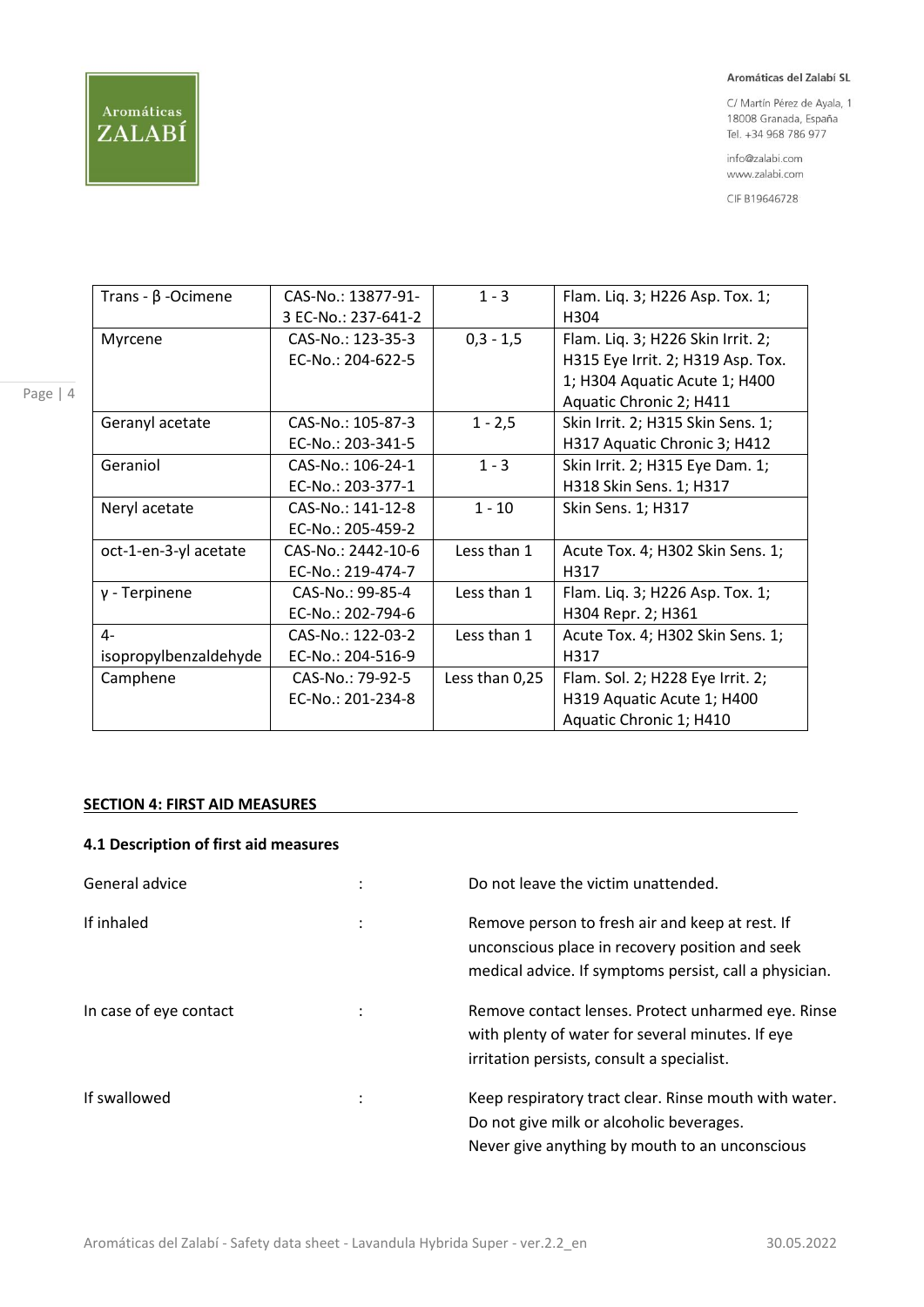

C/ Martín Pérez de Ayala, 1 18008 Granada, España Tel. +34 968 786 977

info@zalabi.com www.zalabi.com

CIF B19646728

 person. Seek medical advice immediately and show this container or label.

#### **4.2 Most important symptoms and effects, both acute and delayed**

| Page $\vert 5$ Risks | Causes skin irritation.              |
|----------------------|--------------------------------------|
|                      | May cause an allergic skin reaction. |
|                      | Causes serious eye irritation.       |

### **4.3 Indication of any immediate medical attention and special treatment needed**

In case of doubt or when symptoms of feeling unwell persist get medical attention. Never administer anything orally to persons who are unconscious.

| <b>SECTION 5: FIREFIGHTING MEASURES</b>                   |  |                                                                                                                                                         |  |  |
|-----------------------------------------------------------|--|---------------------------------------------------------------------------------------------------------------------------------------------------------|--|--|
| 5.1 Extinguishing media                                   |  |                                                                                                                                                         |  |  |
| Suitable extinguishing media                              |  | Use water spray, alcohol-resistant foam, dry<br>chemical powder or carbon dioxide.                                                                      |  |  |
| Unsuitable extinguishing media                            |  | For safety reasons do NOT use water jet.                                                                                                                |  |  |
| 5.2 Special hazards arising from the substance or mixture |  |                                                                                                                                                         |  |  |
| Specific hazards during firefighting                      |  | May release toxic, irritating and/or corrosive gases.                                                                                                   |  |  |
| 5.3 Advice for firefighters                               |  |                                                                                                                                                         |  |  |
| Firefighting instructions                                 |  | Cool down the containers exposed to heat with a<br>water spray.                                                                                         |  |  |
| Protection during firefighting                            |  | Do not attempt to act without suitable protective<br>equipment.                                                                                         |  |  |
| <b>Further information</b>                                |  | Standard procedure for chemical fires.<br>Use extinguishing measures that are appropriate to<br>local circumstances and the surrounding<br>environment. |  |  |

#### Note that:

*1- Closed containers may build up pressure at elevated temperatures.*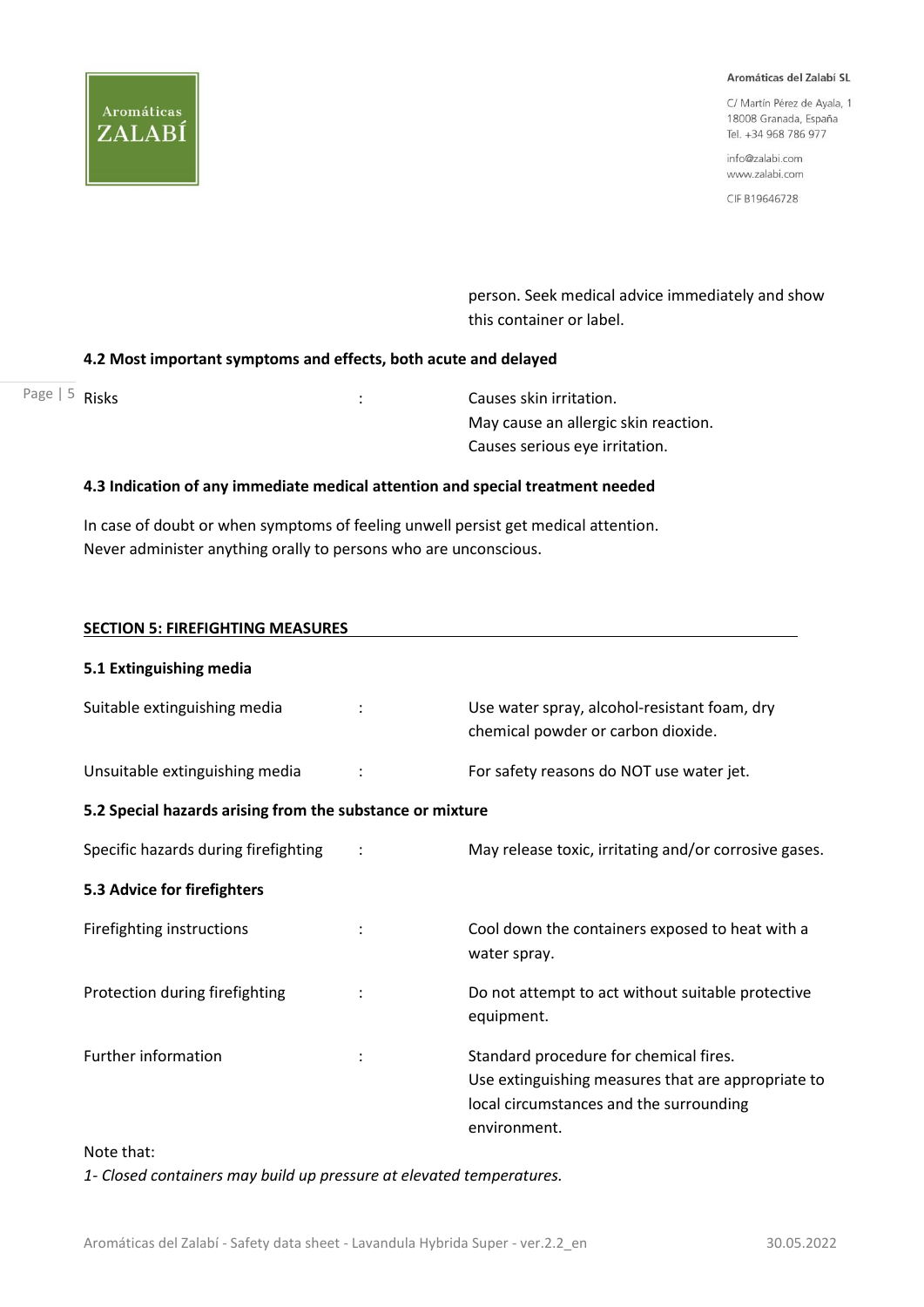C/ Martín Pérez de Avala, 1 18008 Granada, España Tel. +34 968 786 977

info@zalabi.com www.zalabi.com

CIF B19646728

*2- Avoid inhalation of fumes or vapors. Use appropriate respiratory protection. 3- Prevent run-off from firefighting to enter drains or water courses.*

#### Page | 6 **SECTION 6: ACCIDENTAL RELEASES MEASURES**

#### **6.1 Personal precautions, protective equipment, and emergency procedures**

Wear appropriate gloves to prevent skin exposure. Use complete protective clothing if necessary. Avoid inhalation of its vapors or smoke and use self-contained breathing apparatus if necessary. Evacuate the surroundings and maintain adequate ventilation in the working area after spilling.

#### **6.2 Environmental precautions**

Dangerous for the environment. Should not be released into the environment. Try to prevent the product from entering drains or water courses. Do not allow contact with soil, surface, or ground water. If the product contaminates rivers and lakes or drains inform respective authorities.

#### **6.3 Methods and material for containment and cleaning up**

Cover and wipe up with an inert, inorganic, non-combustible absorbent material. Ventilate area and wash spill site after material pickup is complete. Keep in suitable, closed containers for disposal.

#### **6.4 Reference to other sections**

For handling and storage, see chapter 7. For exposure controls/personal protection, see chapter 8. For disposal considerations, see chapter 13.

#### **SECTION 7: HANDLING AND STORAGE**

#### **7.1 Precautions for safe handling**

Advise on safe handling  $\cdot$  : Smoking, eating, and drinking should be prohibited in the application area.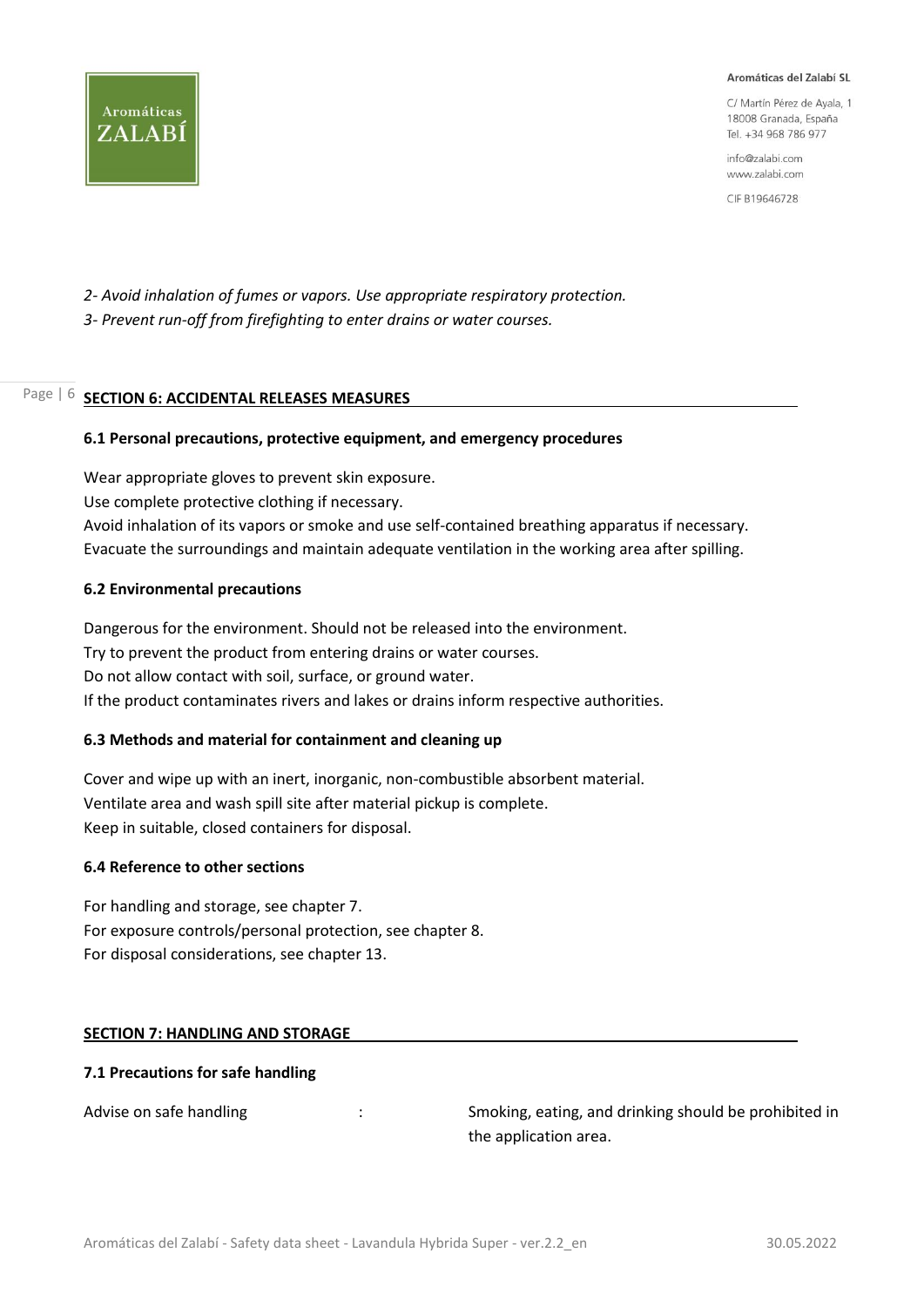# Aromáticas ZALABÍ

#### Aromáticas del Zalabí SL

C/ Martín Pérez de Ayala, 1 18008 Granada, España Tel. +34 968 786 977

info@zalabi.com www.zalabi.com

CIF B19646728

| Heat and ignition sources                                                  |         | Keep away from heat, hot surfaces, sparks, open<br>flames, and other ignition sources. DO NOT SMOKE. |
|----------------------------------------------------------------------------|---------|------------------------------------------------------------------------------------------------------|
| Hygiene measures                                                           | ÷       | General industrial hygiene practice.                                                                 |
| Page $ 7$ 7.2 Conditions for safe storage, including any incompatibilities |         |                                                                                                      |
| Requirements for storage                                                   | $\cdot$ | Electrical installations / working materials must                                                    |

| <b>INCUBILIONICITIES</b> TOP SLOTURE<br>areas and containers |                | Licetifical instantations; working matchass mast<br>comply with the technological safety standards.<br>Keep containers sealed and in a fresh, dry, and well<br>ventilated area. |
|--------------------------------------------------------------|----------------|---------------------------------------------------------------------------------------------------------------------------------------------------------------------------------|
| Advice on common storage                                     | $\ddot{\cdot}$ | No materials to be especially mentioned.                                                                                                                                        |
| Other data                                                   | :              | No decomposition if stored and applied as directed.                                                                                                                             |
|                                                              |                |                                                                                                                                                                                 |

# **7.3 Specific end use(s)**

Raw material used in flavoring preparations and/or perfumery. No additional information available.

#### **SECTION 8: EXPOSURE CONTROLS/PERSONAL PROTECTION**

#### **8.1 Control parameters**

Long term systemic effects if inhalation of hazardous components listed on the label.

#### **8.2 Exposure controls**

| Respiratory protection | Self-filtering mask for vapors.<br>CEN standards: EN 405<br>«CE» marking, Category III                |
|------------------------|-------------------------------------------------------------------------------------------------------|
| Hand protection        | Protective gloves.<br>CEN standards: EN 374-1, EN 374-2, EN 374-3, EN 420<br>«CE» marking Category II |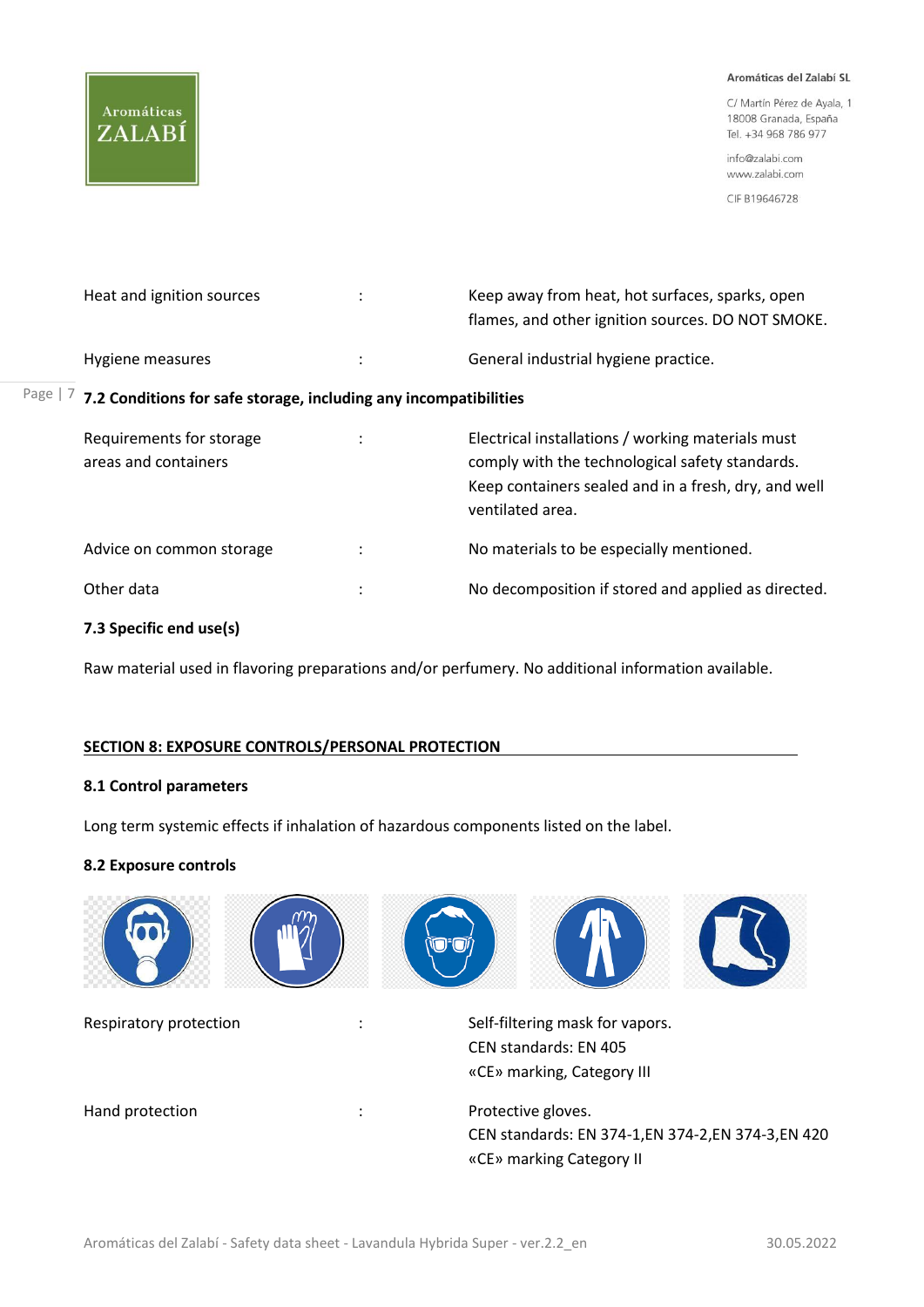# Aromáticas ZALABÍ

#### Aromáticas del Zalabí SL

C/ Martín Pérez de Ayala, 1 18008 Granada, España Tel. +34 968 786 977

info@zalabi.com www.zalabi.com

CIF B19646728

| Eye protection:               | Protective goggles with built-in frame.<br>CEN standards: EN 166<br>«CE» marking, Category II                                                                    |
|-------------------------------|------------------------------------------------------------------------------------------------------------------------------------------------------------------|
| Skin Protection<br>Page   $8$ | Protective clothing.<br>CEN standards: EN 340<br>«CE» marking, Category II                                                                                       |
| Other protection              | Anti-static safety footwear against chemicals.<br>CEN standards: EN ISO 13287, EN 13832-1,<br>EN 13832-2, EN 13832-3, EN ISO 20345<br>«CE» marking, category III |

## **SECTION 9: PHYSICAL AND CHEMICAL PROPERTIES**

# **9.1 Information on basic physical and chemical properties**

| Appearance              |   | Liquid.                                        |
|-------------------------|---|------------------------------------------------|
| Color                   |   | Pale yellow.                                   |
| Odor                    |   | Herbal, camphoraceous, fresh, floral.          |
| Density                 |   | 0,883 to 0,895 (g/ml) (20 °C)                  |
| Refractive Index        | ٠ | 1,445 to 1,465 (20 °C)                         |
| <b>Optical Rotation</b> |   | $-9^{\circ}$ to $-5^{\circ}$ (20 $^{\circ}$ C) |
| Flash point             |   | 73 °C                                          |

| <b>SECTION 10: STABILITY AND REACTIVITY</b> |                                                                 |
|---------------------------------------------|-----------------------------------------------------------------|
| 10.1 Reactivity                             | No hazardous reactions under recommended storage<br>conditions. |
| 10.2 Chemical stability                     | Stable under recommended storage conditions.                    |
| 10.3 Possibility of hazardous reactions     | No hazards to be specially mentioned.                           |
| 10.4 Conditions to avoid                    | No data available.                                              |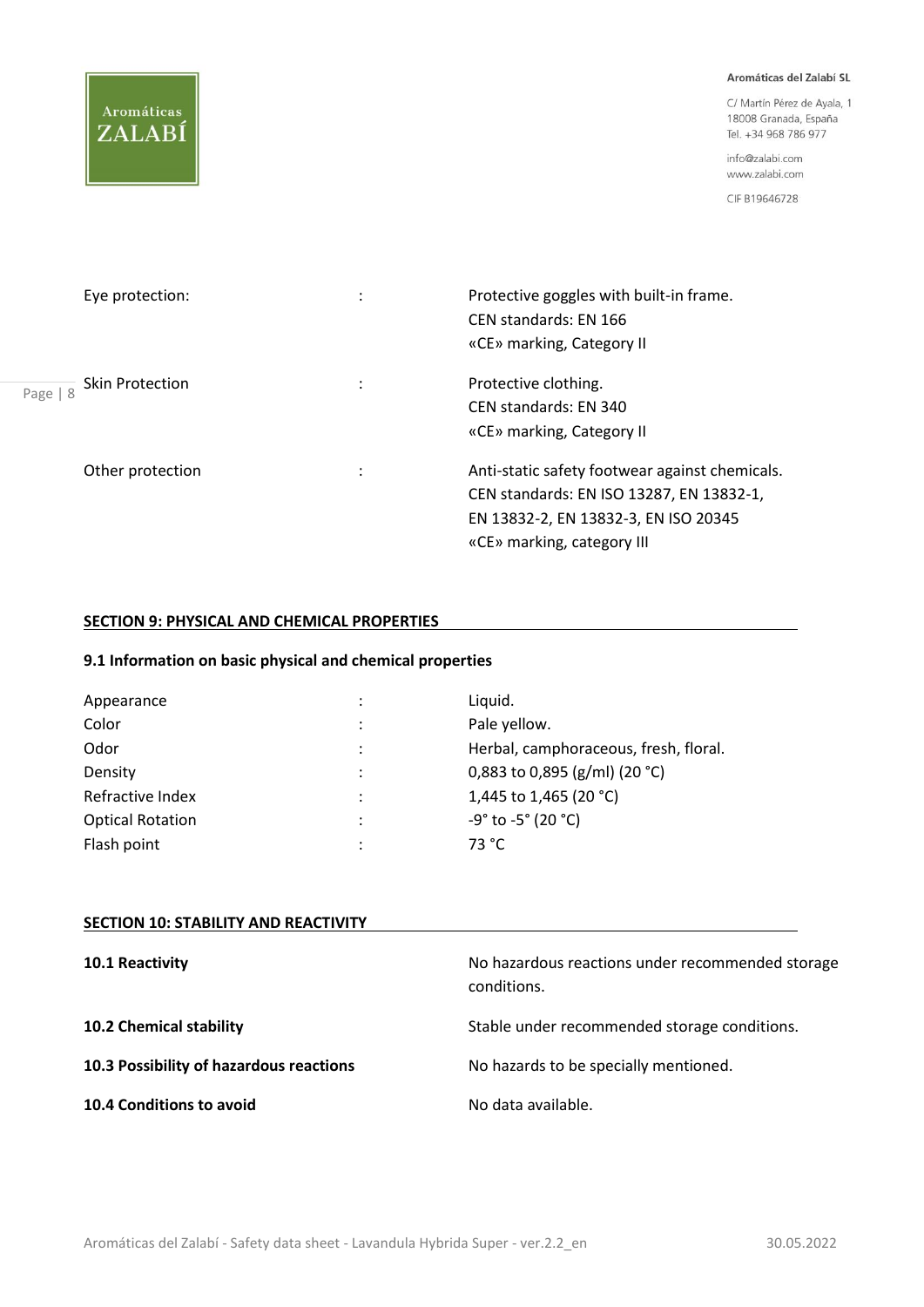C/ Martín Pérez de Ayala, 1 18008 Granada, España Tel. +34 968 786 977

info@zalabi.com www.zalabi.com

CIF B19646728

Aromáticas

ZALABÍ

**10.5 Incompatible materials** Keep away from oxidizing agents, strongly alkaline and strongly acid materials to avoid exothermic reactions.

Page | 9

**10.6 Hazardous decomposition products** No decomposition if used and stored as directed.

#### **SECTION 11: TOXICOLOGICAL INFORMATION**

#### **11.1 Information on toxicological effects**

| Acute toxicity                    |                      | Not classified based on available information. |
|-----------------------------------|----------------------|------------------------------------------------|
| Skin corrosion/irritation         |                      | Causes skin irritation.                        |
| Serious eye damage/eye irritation | $\ddot{\cdot}$       | Causes serious eye damage.                     |
| Skin sensitization                |                      | May cause an allergic skin reaction.           |
| Respiratory sensitization         |                      | Not classified based on available information. |
| Germ cell mutagenicity            |                      | Not classified based on available information. |
| Carcinogenicity                   | $\ddot{\phantom{a}}$ | Not classified based on available information. |
| Reproductive toxicity             |                      | Not classified based on available information. |
| STOT - single exposure            | $\ddot{\cdot}$       | Not classified based on available information. |
| STOT - repeated exposure          |                      | Not classified based on available information. |
| <b>Aspiration toxicity</b>        |                      | Not classified based on available information. |

#### **SECTION 12: ECOLOGICAL INFORMATION**

| 12.1 Toxicity                      | Toxic for aquatic live. |
|------------------------------------|-------------------------|
| 12.2 Persistence and degradability | No data available.      |
| 12.3 Bio accumulative potential    | No data available.      |
| 12.4 Mobility in soil              | No data available.      |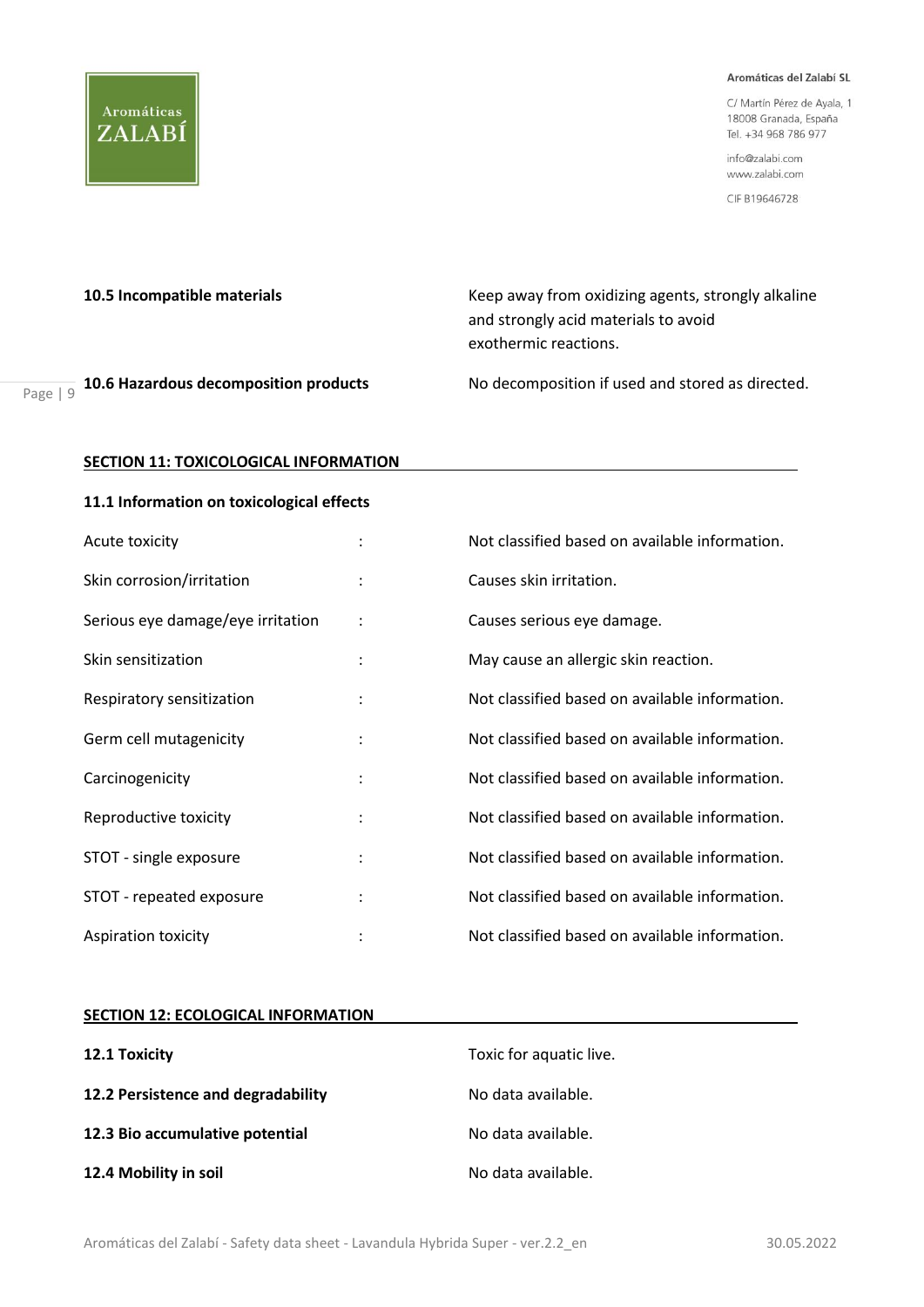

C/ Martín Pérez de Ayala, 1 18008 Granada, España Tel. +34 968 786 977

info@zalabi.com www.zalabi.com

CIF B19646728

**12.5 Results of PBT and vPvB assessment** This substance/mixture contains no components considered to be either persistent, bio accumulative and toxic (PBT), or very persistent and very bio accumulative (vPvB) at levels of 0.1% or higher.

#### **12.6 Other adverse effects** No data available.

Page | 10

#### **SECTION 13: DISPOSAL CONSIDERATIONS**

# **13.1 Waste treatment methods**

Containers must be disposed of as hazardous waste. Do not re-use empty containers. Dilute the remaining material and neutralize.

Dispose of in accordance with all state and local environmental regulations.

Empty containers should be taken to an approved waste handling site for recycling or disposal. Flammable vapors may accumulate in the container.

#### **SECTION 14: TRANSPORT INFORMATION**

|                                  | ADR/RID/ADN                       | <b>IMDG</b>                       | <b>IATA-ICAO</b>                  |
|----------------------------------|-----------------------------------|-----------------------------------|-----------------------------------|
| <b>UN number</b>                 | <b>UN3082</b>                     | <b>UN3082</b>                     | <b>UN3082</b>                     |
| <b>Proper shipping</b>           | Environmentally                   | Environmentally                   | Environmentally                   |
| name                             | hazardous substance,              | hazardous substance,              | hazardous substance,              |
|                                  | liquid, N.O.S.                    | liquid, N.O.S.                    | liquid, N.O.S.                    |
| <b>Transport Hazard</b><br>class | 9                                 | 9                                 | 9                                 |
| <b>Packing group</b>             | $\mathbf{III}$                    | $\mathbf{III}$                    | $\mathbf{III}$                    |
| Environmentally                  | Environmentally                   | Environmentally                   | Environmentally                   |
| hazardous                        | hazardous and marine<br>pollutant | hazardous and marine<br>pollutant | hazardous and marine<br>pollutant |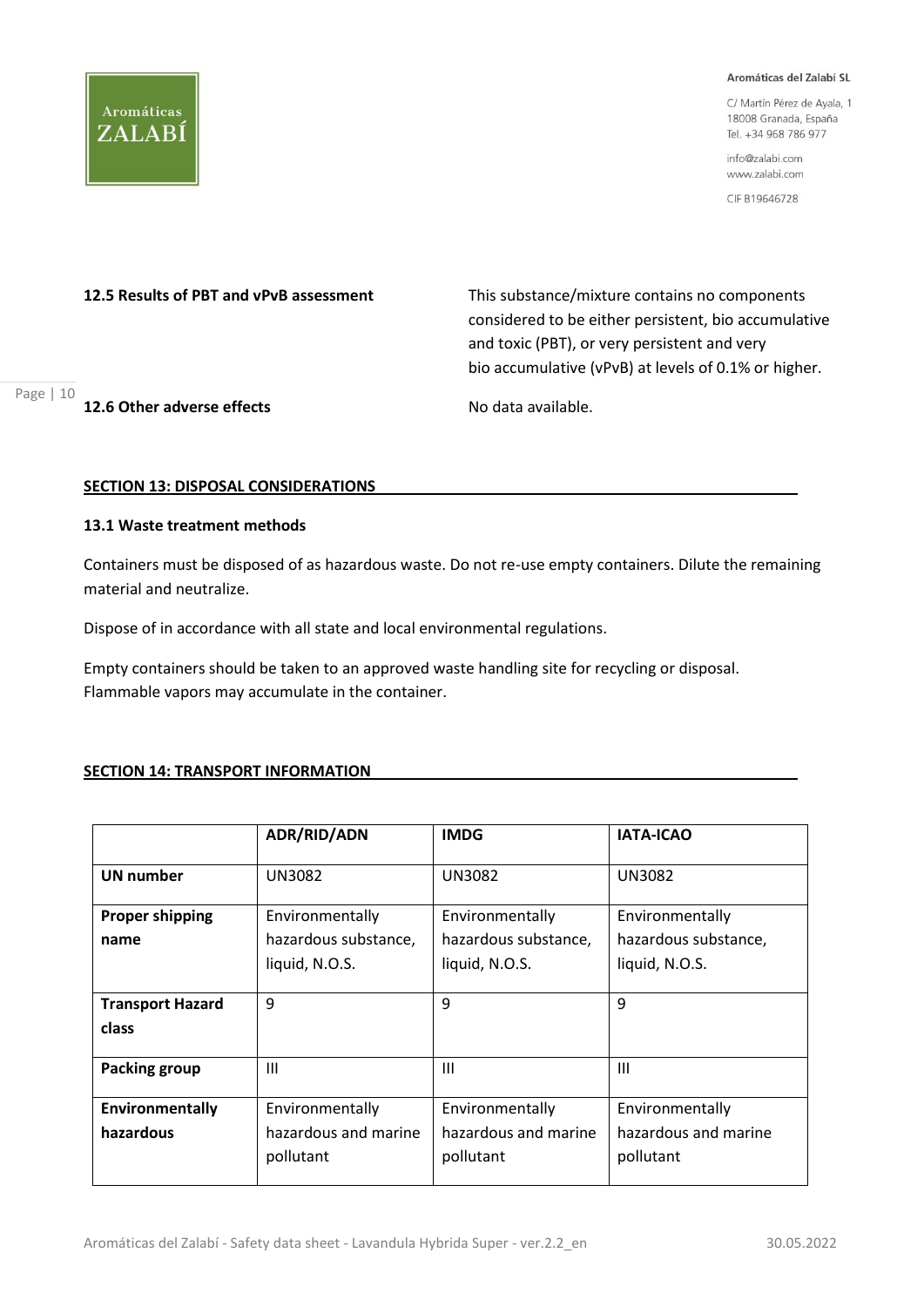

C/ Martín Pérez de Ayala, 1 18008 Granada, España Tel. +34 968 786 977

info@zalabi.com www.zalabi.com

CIF B19646728

| <b>Further information</b>   Tunnel restriction |          |  |
|-------------------------------------------------|----------|--|
|                                                 | code (E) |  |
|                                                 |          |  |

Page | 11 **14.1 Labelling according to RID / ADR, IMCO / IMDG, OACI / IATA**



**14.2 Special precautions for user.** Not applicable.

# **14.3 Transport in bulk according to Annex II of MARPOL and the IBC Code.**

Not applicable for product as supplied.

#### **SECTION 15: REGULATORY INFORMATION**

#### **15.1 Safety, health, and environmental regulations/legislation specific for the substance or mixture:**

Substances are either included in EINECS, ELINCS, NLP inventories or exempt.

| Volatile organic compounds:                       | Directive 2010/75/EU of 24 November 2010 on<br>industrial emissions (integrated pollution prevention<br>and control). |
|---------------------------------------------------|-----------------------------------------------------------------------------------------------------------------------|
| Volatile organic compounds (VOC) content:         | 3,23 %, 28,97 g/l                                                                                                     |
| 15.2 Chemical safety assessment:<br>Not required. |                                                                                                                       |

#### **SECTION 16: OTHER INFORMATION**

The content and format of this safety data sheet are in accordance with EC Regulation No. 1907/2006 of the European Parliament and Council.